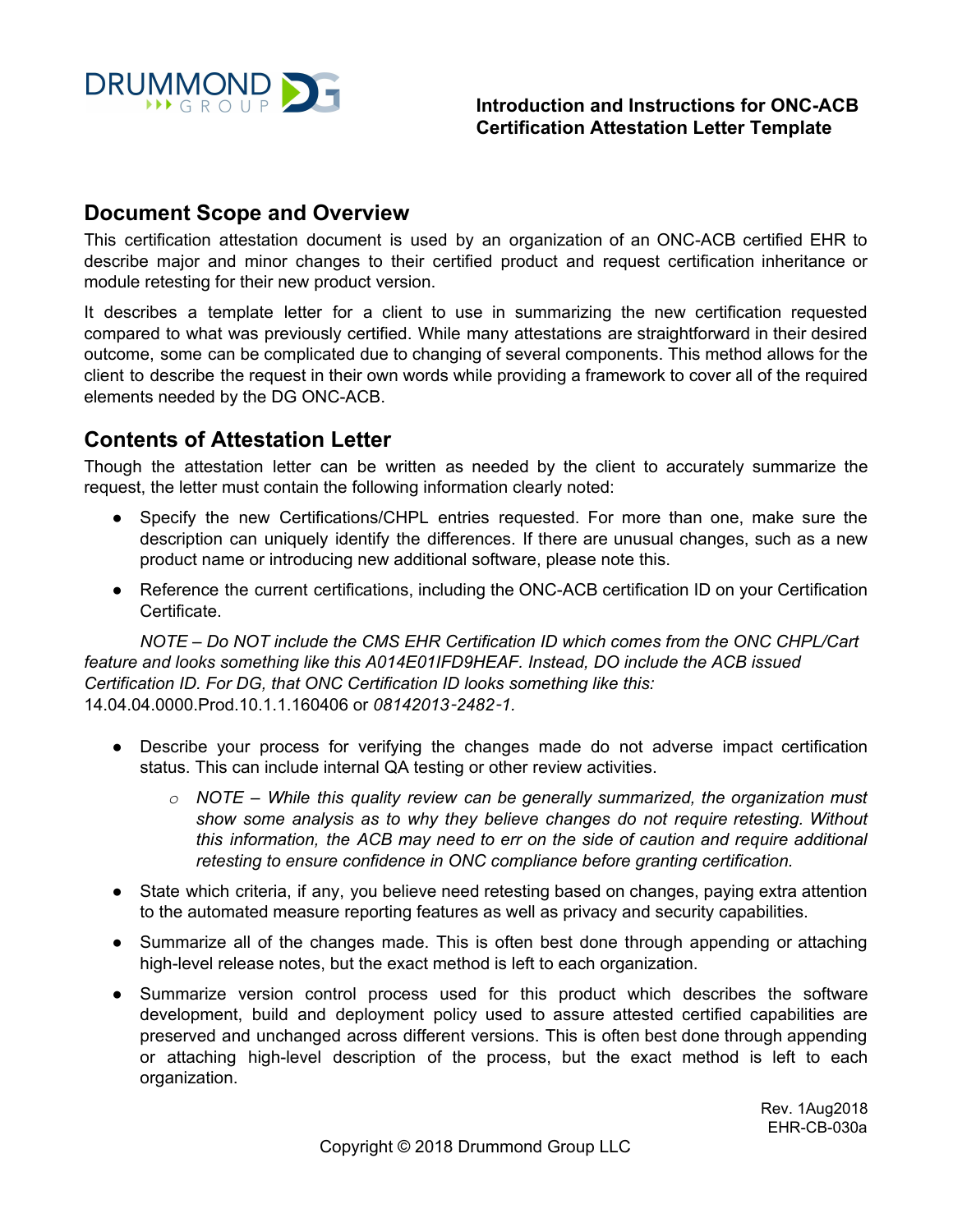

• Statements of affirmation that information provided is accurate, that DG Certification Body makes the sole determination of our granting inherited certification status and that product may be chosen for surveillance testing that will occur at no fee to the Client unless the testing reveals the criteria in question have been changed and now require re-testing for certification, in which case re-testing fees apply.

# **Example Letters**

In the sections below, we have provided some sample attestation letters covering different scenarios to illustrate how the letter can be constructed. These are just examples, but they should provide additional information on how to construct the letter.

## **Instructions**

The attestation letter must be signed on company letterhead and sent to Sonia Galvan, [Sonia@drummondgroup.com.](mailto:Sonia@drummondgroup.com) The DG EHR Certification Body requires this attestation document before granting an inherited certification on a new product-version.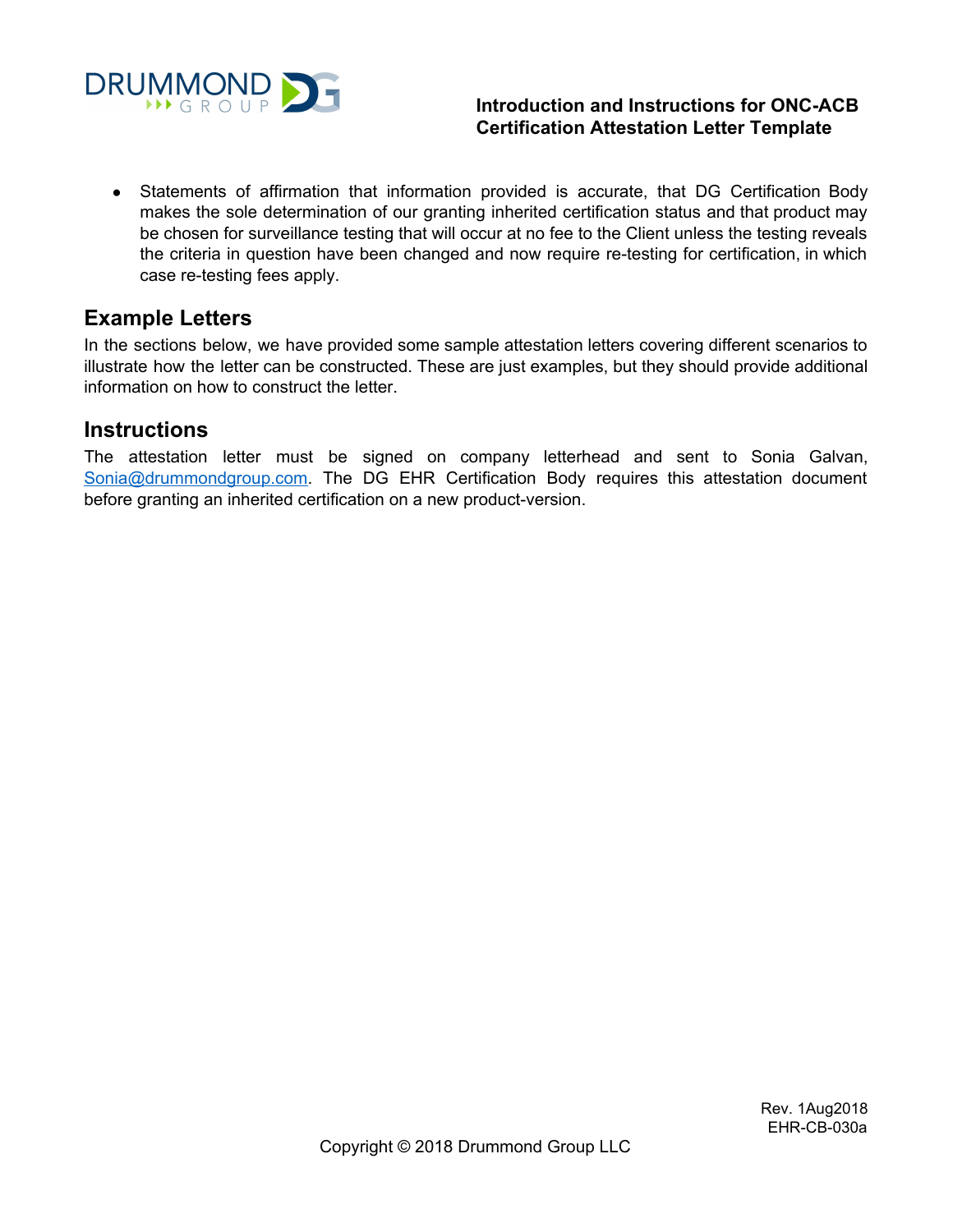

To Whom It May Concern in the DG ONC-ACB:

We request two new ONC CHPL listings for the following product versions:

- Acme EHR vs 2.1 with additional software of Portal X
- Acme EHR vs 2.1 with additional software of Portal Y

These product versions were previously certified by Drummond Group as follows:

- Acme EHR vs 2.0 with additional software of Portal X [ONC Cert# 14.04.04.0000.Prod.10.1.1.160406]
- Acme EHR vs 2.0 with additional software of Portal Y [ONC Cert# 14.04.04.0000.Prod.20.1.1.160406 or *04062016-0000*-*1*]

Both certifications deal with the same EHR product but use a different portal as additional software.

To determine if changes made to this version impacted or adversely affected the certified functionality, including the automated measure reporting and privacy and security functionality, we conducted an internal quality review on the following date(s) as follows:

• Internal QA Certification Analysis Dry Run test using DG Proctor Sheets on August 10, 2014

As a result, we do not believe that any additional testing is needed for re-certification EXCEPT for:

- Imaging  $-314.a.12$
- $\bullet$  Electronic Notes 314.a.9

We have attached the following to assist you in the attestation review:

- Summary of the release notes of all changes made to this new version for your review.
- Summary of our version control process which describes the software development, build and deployment policy used to assure attested certified capabilities are preserved and unchanged across different versions.

We affirm that the answers and information you provided to DG is accurate and true.

We affirm the understanding and agreement that the ONC Health IT Certification Program Final Rule statement that DG, as an ONC-ACB, makes the sole determination of our granting inherited certification status based on its status as an ONC-ACB in good standing.

We affirm the understanding and agreement that DG reserves the right to audit test any criteria attested to be unchanged from the previous version due to the ONC Surveillance Program. This surveillance testing will occur at no fee to the Client organization unless the testing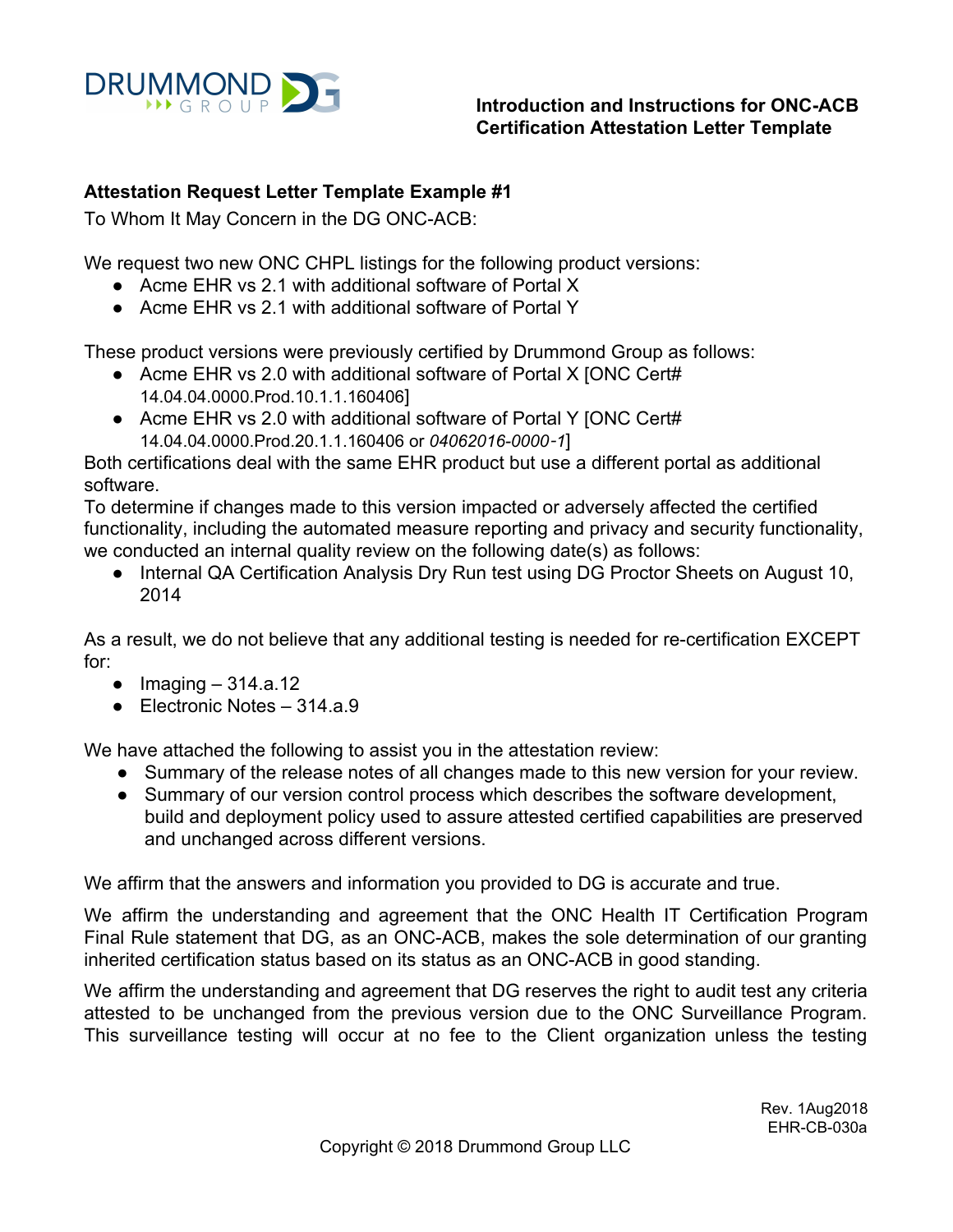

reveals the criteria in question have been changed and now require re-testing for certification, in which case re-testing fees apply.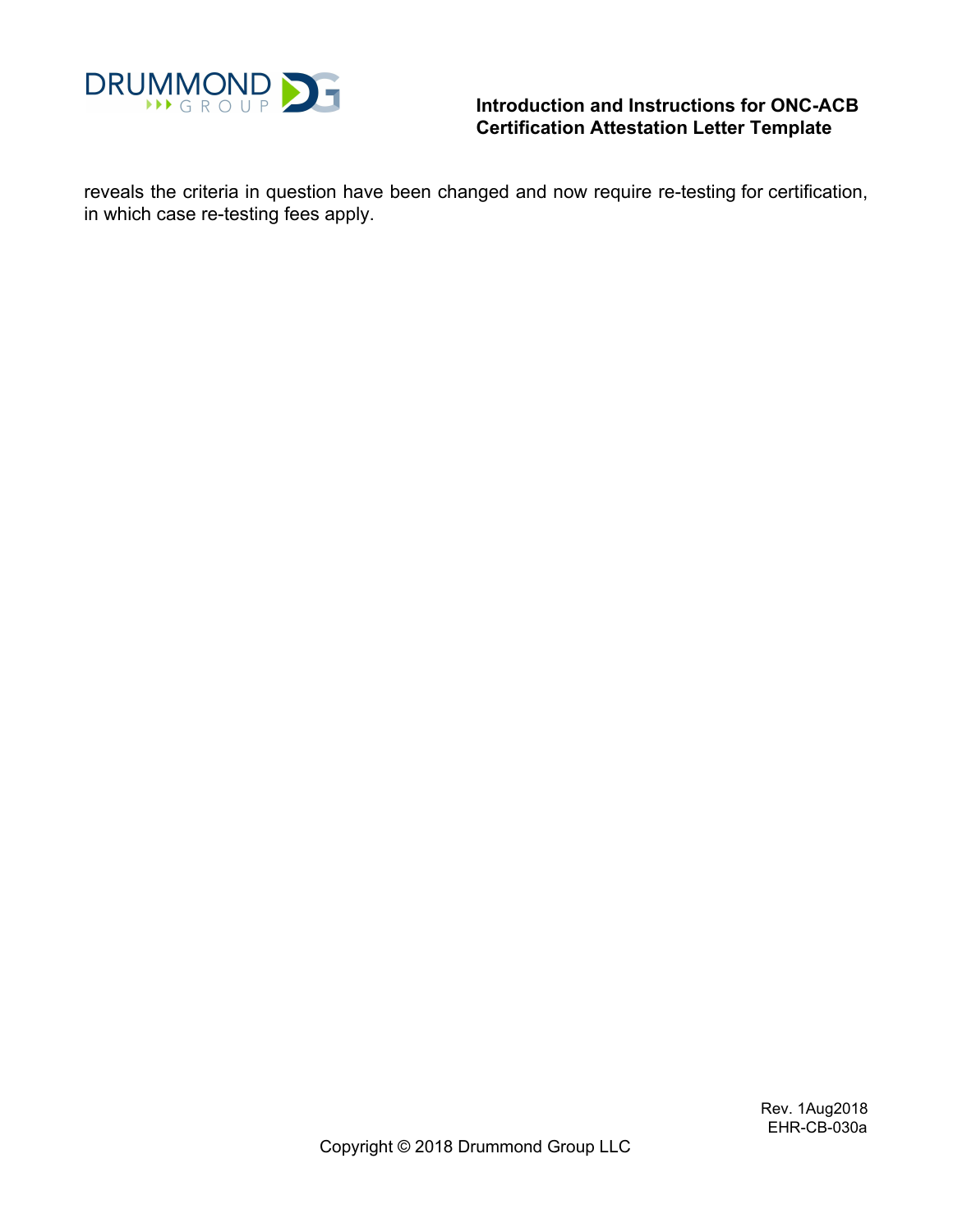

To Whom It May Concern in the DG Group ONC-ACB:

We request one new ONC CHPL listings for the following product versions:

● Beta Blast EHR vs 6.7

This product version was previously certified by Drummond Group as follows:

● Beta EHR vs 6.6 [ONC Cert# 14.04.04.0000.Prod.66.1.1.160406 or *04062016-0000*-*1*]

We have changed our product name in this release, but it is the same product.

To determine if changes made to this version impacted or adversely affected the certified functionality, including the automated measure reporting and privacy and security functionality, we conducted an internal quality review on the following date(s) as follows:

● Evaluation of all checked-in software files updated by development team since previous version (ongoing effort).

As a result, we do not believe that any additional testing is needed for re-certification.

We have attached the following to assist you in the attestation review:

- Summary of the release notes of all changes made to this new version for your review.
- Summary of our version control process which describes the software development, build and deployment policy used to assure attested certified capabilities are preserved and unchanged across different versions.

We affirm that the answers and information you provided to Drummond Group is accurate and true.

We affirm the understanding and agreement that the ONC Health IT Certification Program Final Rule statement that DG, as an ONC-ACB, makes the sole determination of our granting inherited certification status based on its status as an ONC-ACB in good standing.

We affirm the understanding and agreement that DG reserves the right to audit test any criteria attested to be unchanged from the previous version due to the ONC Surveillance Program. This surveillance testing will occur at no fee to the Client organization unless the testing reveals the criteria in question have been changed and now require re-testing for certification in which case re-testing fees apply.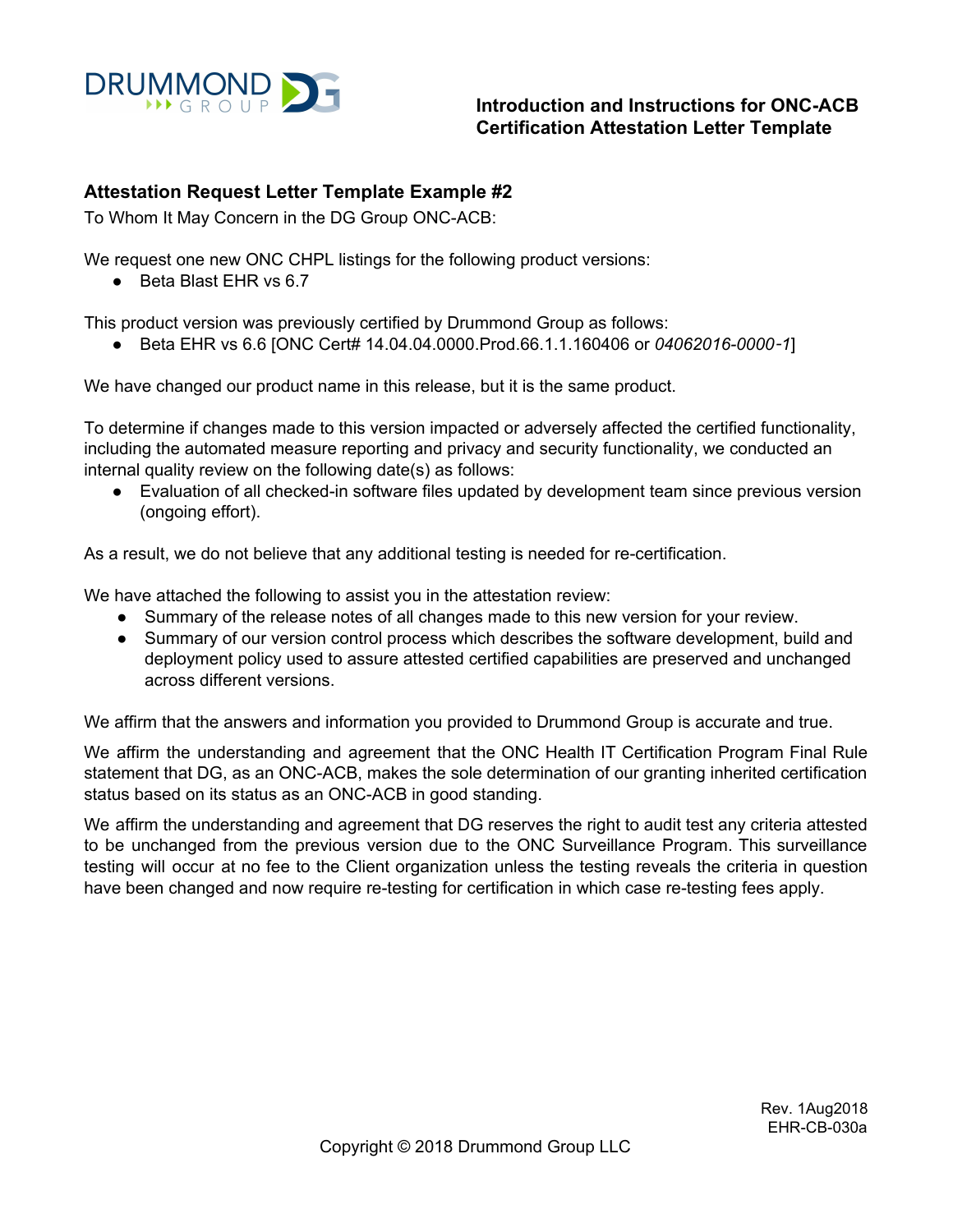

To Whom It May Concern in the DG ONC-ACB:

We request three new ONC CHPL listings for the following product versions:

- Charlie EHR vs 4.2 Complete EHR with Additional Software Gamma
- Charlie EHR vs 4.2 Complete EHR with Additional Software Hector
- Charlie EHR vs 4.2 EHR Module

These product versions were previously certified by DG as follows:

- Charlie EHR vs 4.1 Complete EHR with Additional Software Gamma [ONC Cert# 14.04.04.0000.Prod.41.1.1.160406 or *04062016-0000*-*1*]
- Charlie EHR vs 4.1 EHR Module [ONC Cert# 14.04.04.0000.Prod.41.1.0.160406 *04062016-0000*-*1*]

We are now offering a new Patient Education functionality using additional software product Hector as well as our with additional software component Gamma and also with neither

To determine if changes made to this version impacted or adversely affected the certified functionality, including the automated measure reporting and privacy and security functionality, we conducted an internal quality review on the following date(s) as follows:

• Internal QA Analysis by development and testing team during month of August 2014

As a result, we do not believe that any additional testing is needed for re-certification EXCEPT for:

- Patient Education 314.a.15 (with additional software Hector)
- Automated Measures 314.g.2 (for reporting with additional software Hector)

We have attached the following to assist you in the attestation review:

- Summary of the release notes of all changes made to this new version for your review.
- Summary of our version control process which describes the software development, build and deployment policy used to assure attested certified capabilities are preserved and unchanged across different versions.

We affirm that the answers and information you provided to DG is accurate and true.

We affirm the understanding and agreement that the ONC Health IT Certification Program Final Rule statement that DG, as an ONC-ACB, makes the sole determination of our granting inherited certification status based on its status as an ONC-ACB in good standing.

We affirm the understanding and agreement that DG reserves the right to audit test any criteria attested to be unchanged from the previous version due to the ONC Surveillance Program. This surveillance testing will occur at no fee to the Client organization unless the testing reveals the criteria in question have been changed and now require re-testing for certification, in which case re-testing fees apply.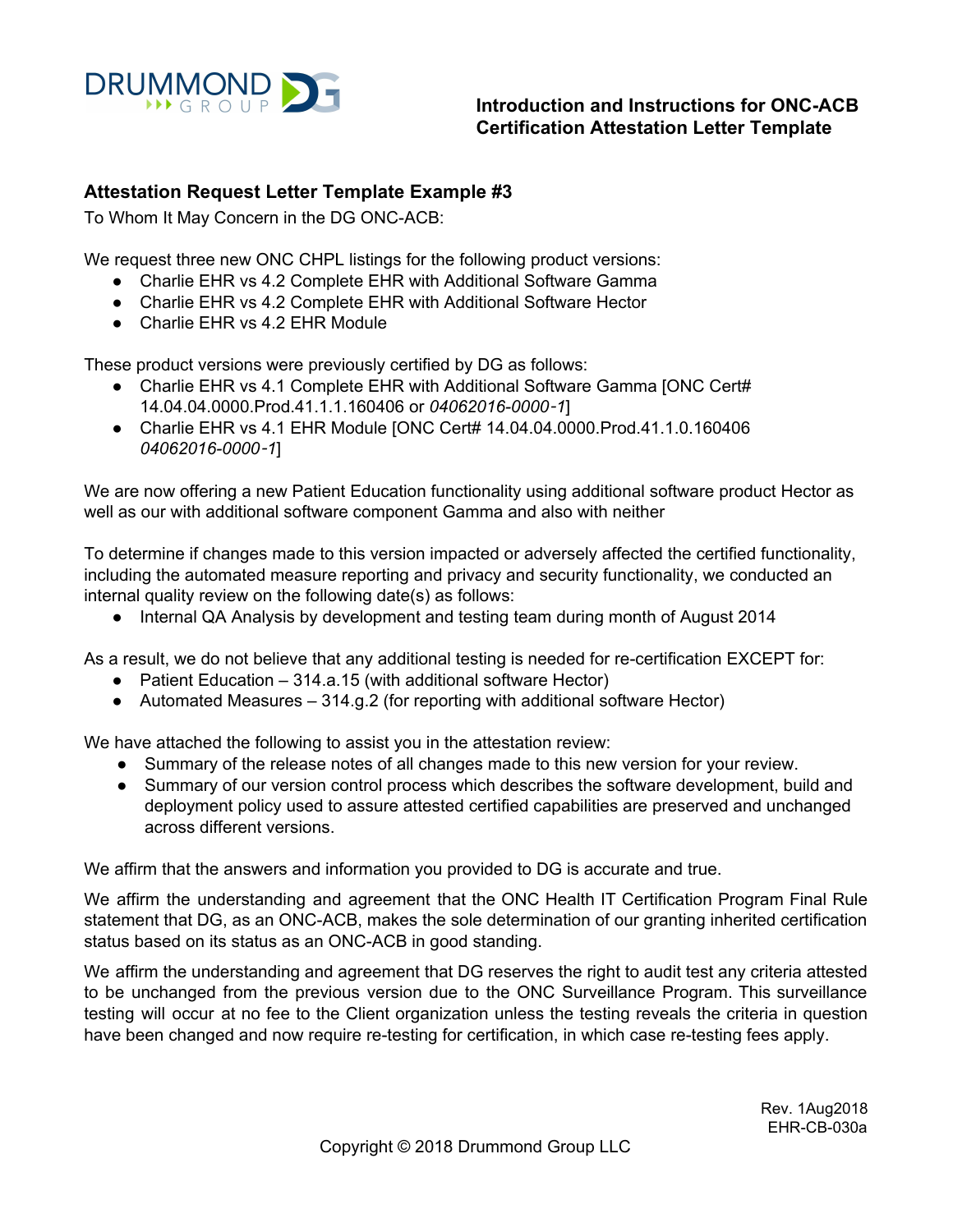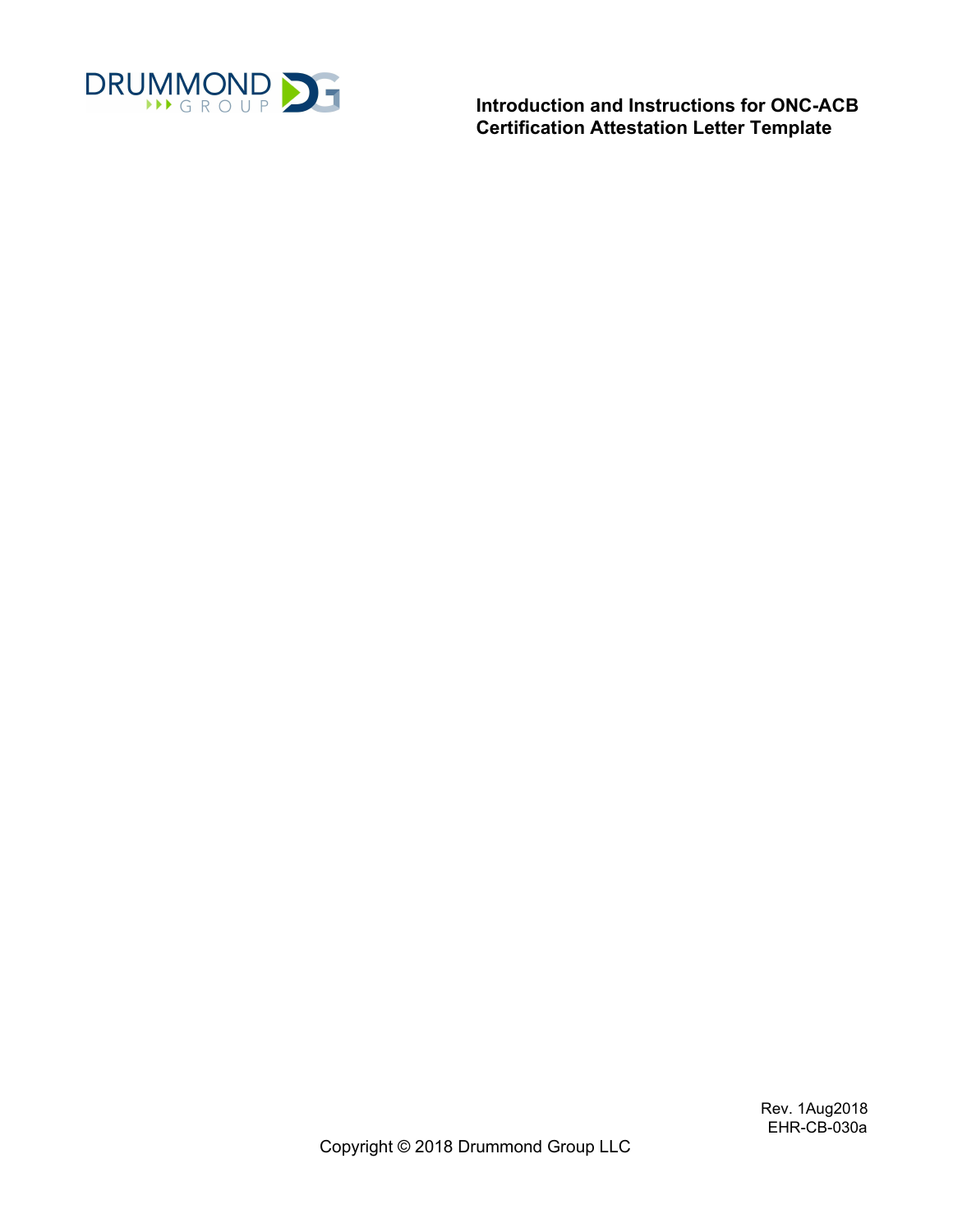

To Whom It May Concern in the DG ONC-ACB:

We are notifying you of minor changes made to our EHR product previously certified by DG as follows:

● Delta EHR vs 3.0 [ONC Cert# 14.04.04.0000.Prod.30.1.1.160406 or *04062016-0000*-*1*]

However, we are not requesting a new CHPL entry as this version is a sub-release of our certified product-version identified internally as:

● Delta EHR vs 3.0.1

To determine if changes made to this version impacted or adversely affected the certified functionality, including the automated measure reporting and privacy and security functionality, we conducted an internal quality review on the following date(s) as follows:

- Code review by development team on August 19-20, 2014
- On-going internal QA testing (process summarized in attached document)

As a result, we do not believe that any additional testing is needed for re-certification.

We have attached the following to assist you in the attestation review:

- Summary of the release notes of all changes made to this new version for your review.
- Summary of our version control process which describes the software development, build and deployment policy used to assure attested certified capabilities are preserved and unchanged across different versions.

We affirm that the answers and information you provided to DG is accurate and true.

We affirm the understanding and agreement that the ONC Health IT Certification Program Final Rule statement that DG, as an ONC-ACB, makes the sole determination of our granting inherited certification status based on its status as an ONC-ACB in good standing.

We affirm the understanding and agreement that DG reserves the right to audit test any criteria attested to be unchanged from the previous version due to the ONC Surveillance Program. This surveillance testing will occur at no fee to the Client organization unless the testing reveals the criteria in question have been changed and now require re-testing for certification, in which case re-testing fees apply.